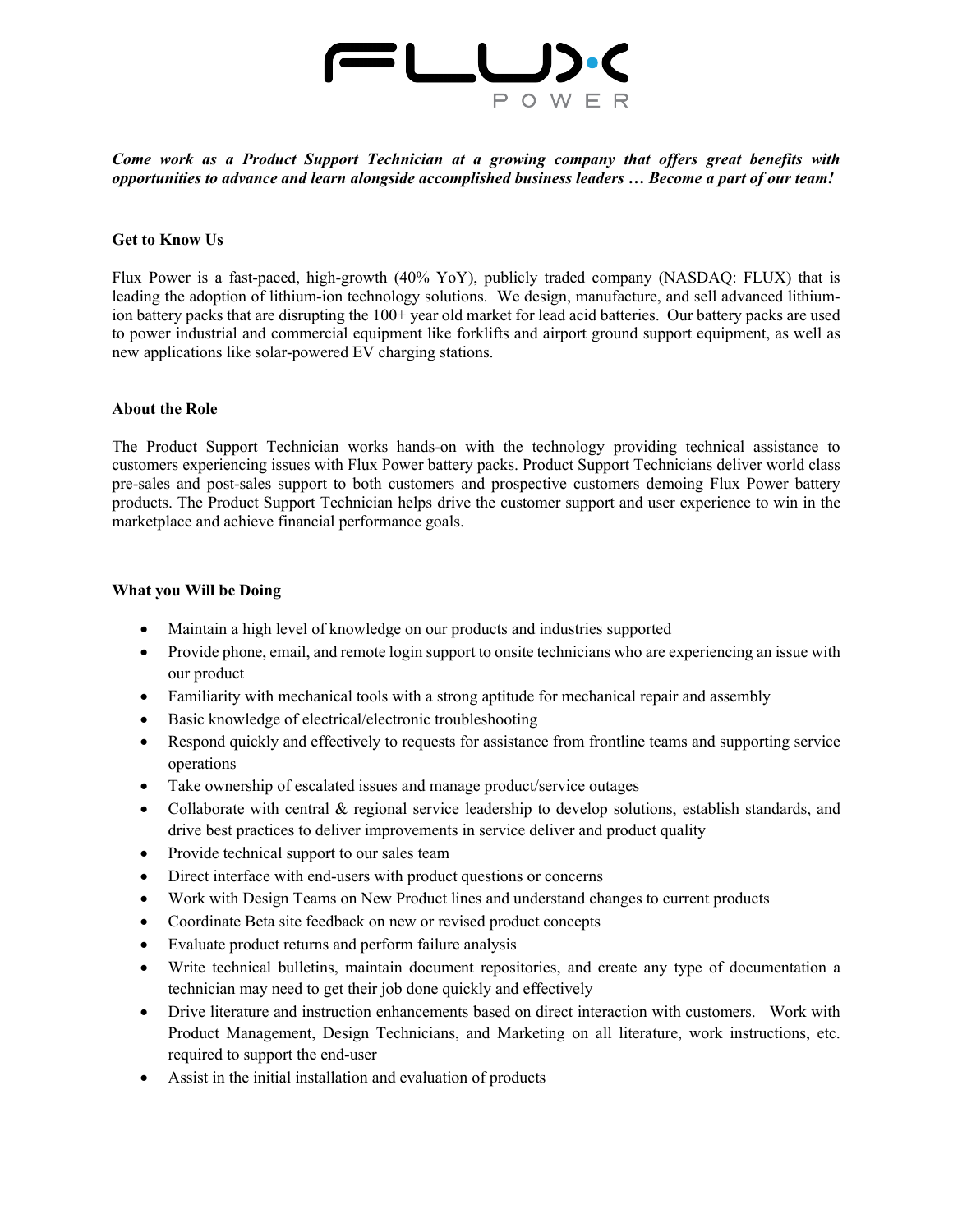

## **What you Will Need**

- Minimum of a High School Diploma, Associates of Arts in a technical trade (Engineering or IT preferred).
- Minimum 2-years technician experience in related industry.
- Experience with training, military background, or Trade School Certification in electronics, avionics, or mechanical fields (automotive, aerospace, or marine, etc.) preferred.
- Experience with Lithium-Ion technologies is a plus.
- Strong analytical, numerical, and reasoning abilities are needed.
- Demonstrated skills in learning/absorbing technical products is a must.
- Technical background and demonstrated skills in learning/absorbing technical products is needed.
- Success in managing customer relationships with extraordinary problem-solving skills using good follow up and follow through and the ability to multi-task.
- Excellent verbal and written communication with the ability to collaborate.
- Well-developed interpersonal skills who can work with a diverse team.
- Results orientated who can thrive in a fast-paced environment.
- Domestic travel (up to 25%) is a must.
- Bi-lingual is a plus.
- Current California driver license.
- Knowledge and experience with Microsoft Office programs.
- Experience with 8D, 6 Sigma or other technical problem resolution techniques is desired.

# **Other Duties**

Please note this job description is not designed to cover or contain a comprehensive listing of activities, duties or responsibilities that are required of the employee for this job. Duties, responsibilities, and activities may change at any time with or without notice.

# **What Can We Offer You for All Your Hard Work?**

# **Benefits**

- Medical, dental and vision insurance options
- 401K Plan with company match
- Life Insurance
- Paid Time Off
- Paid Holidays

# **COVID-19 Precaution(s)**

- Personal protective equipment provided or required
- Sanitizing, disinfecting, and cleaning procedures in place